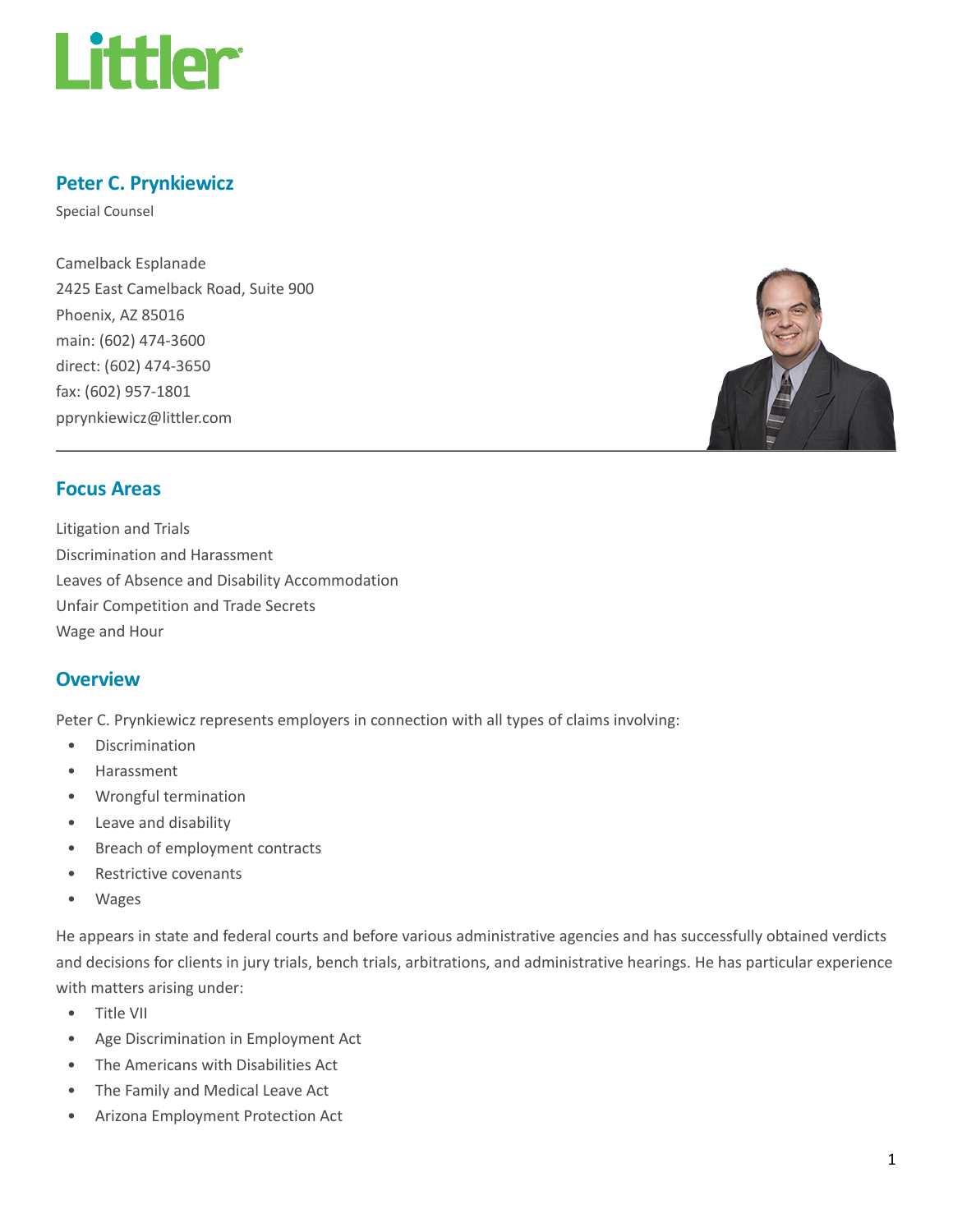

Peter also conducts training for managers, supervisors, and employees on harassment, discrimination, and disability/ leave issues and advises employers on preparing and implementing employment policies, conducting investigations, and strategies for avoiding discrimination and harassment claims.

## Professional and Community Affiliations

- Member, Labor and Employment Section, Arizona State Bar
- Member, Section of Labor and Employment Law, American Bar Association
- Member, Equal Employment Opportunity Committee, American Bar Association

### Recognition

• Named, The Best Lawyers in America©, 2018-2022

### **Education**

J.D., Notre Dame Law School, 1993, magna cum laude B.A., University of Scranton, 1990, summa cum laude

## Bar Admissions

Arizona

## **Courts**

U.S. Court of Appeals, 9th Circuit

### Publications & Press

Best Lawyers in America© 2022 Edition Honors More Than 240 Littler Lawyers Littler Press Release August 19, 2021

#### Best Lawyers in America© 2021 Edition Honors More Than 250 Littler Lawyers

Littler Press Release August 20, 2020

Best Lawyers in America© 2020 Edition Honors More Than 200 Littler Lawyers; 14 Named Lawyer of the Year Littler Press Release August 15, 2019